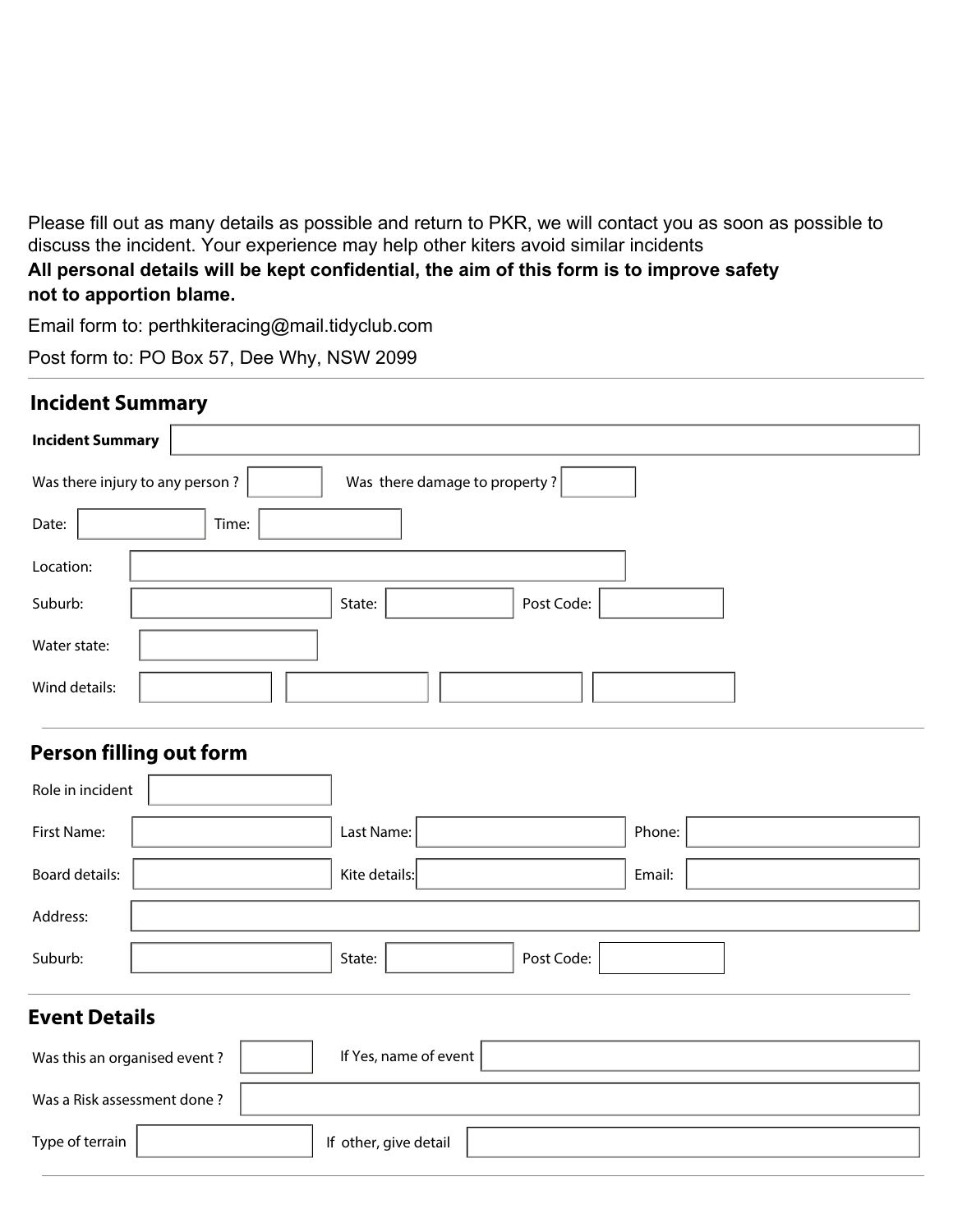| What<br>happened?<br>If you need<br>refer and send<br>along any<br>maps,<br>drawings,<br>photos that<br>will help<br>explain what<br>happend. |  |
|-----------------------------------------------------------------------------------------------------------------------------------------------|--|
| What<br>injuries<br>occured?                                                                                                                  |  |
| What<br>damage<br>occured?                                                                                                                    |  |
| Any addition<br>details on<br>Weather?                                                                                                        |  |
| Any addition<br>details on<br>Environment?                                                                                                    |  |
| Suggestions<br>to avoid this<br>happening<br>again                                                                                            |  |